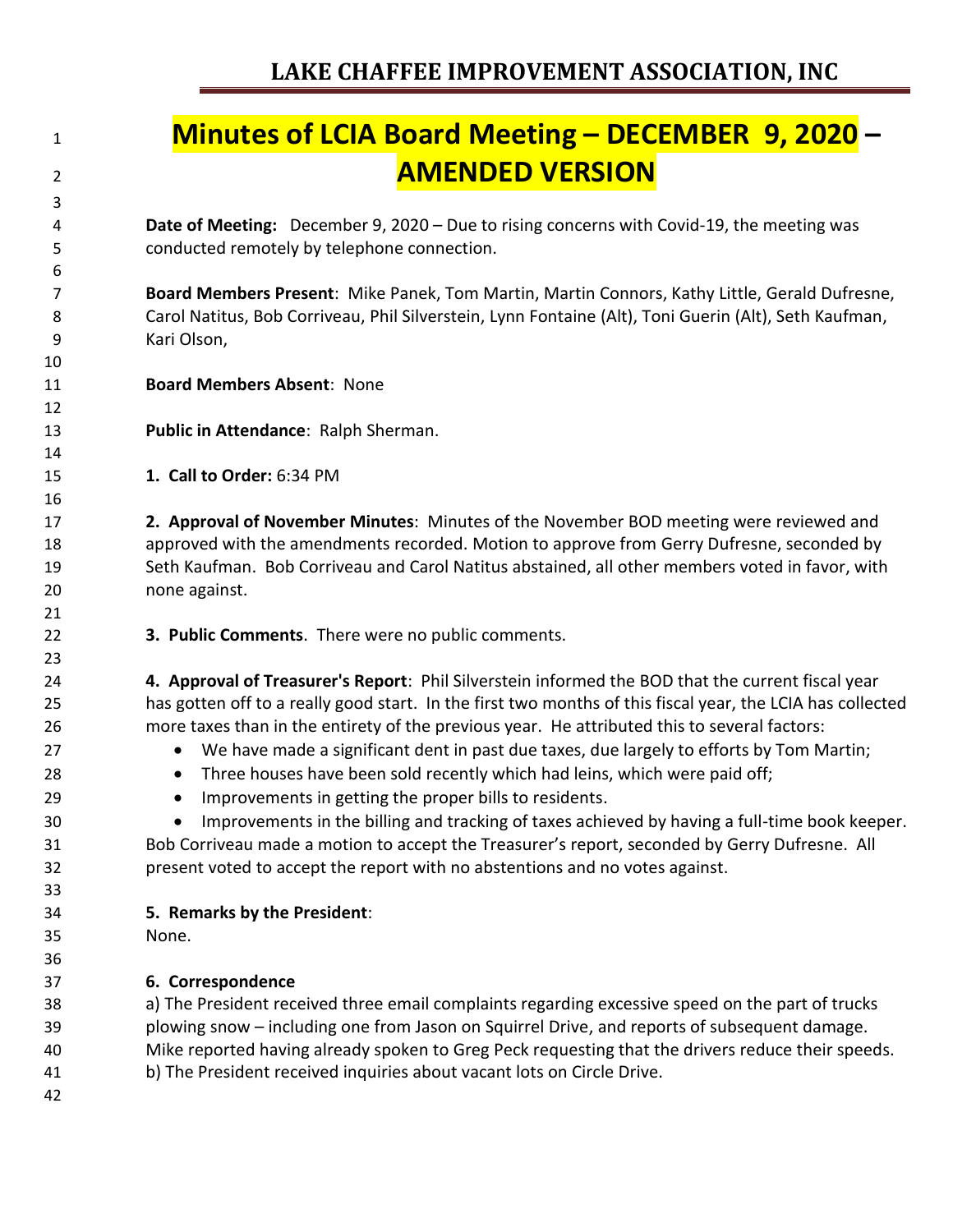## **LAKE CHAFFEE IMPROVEMENT ASSOCIATION, INC**

| 43 | 7. Chairperson's Reports:                                                                         |
|----|---------------------------------------------------------------------------------------------------|
| 44 |                                                                                                   |
| 45 | a. Boat Launch & Lakeview Drive Boat Dock                                                         |
| 46 | Gerry Dufresne reported two issues:                                                               |
| 47 | There are still two dead trees that need to be removed                                            |
| 48 | There is a partially submerged canoe to the East of the Boat Launch. The LCIA might<br>$\bullet$  |
| 49 | want to consider removing it.                                                                     |
| 50 |                                                                                                   |
| 51 | b. Constable                                                                                      |
| 52 | Gerry reported that everything has been mostly quiet                                              |
| 53 | The association continues to receive warnings to lock cars and secure the keys from State Police. |
| 54 |                                                                                                   |
| 55 | c. Beaches - Main & Mothers                                                                       |
| 56 | Mike inquired if the raft at Main Beach was still there. Several members stated that it was; and  |
| 57 | it would probably have to remain there due to the lowered Lake level.                             |
| 58 |                                                                                                   |
| 59 | A work party was scheduled for 10 AM Sunday 12/13 to remove the siphon from the lake; Tom,        |
| 60 | Gerry, Bobby Guerin and Marty Connors agreed to participate.                                      |
| 61 |                                                                                                   |
| 62 | d. Dam                                                                                            |
| 63 | There was a hole at the dam site which needed to be filled, but would probably have to wait       |
| 64 | until spring due to the onset of winter weather; this should be added to the March or April       |
| 65 | agenda. Gerry said he would discuss getting a load from his contractor.                           |
| 66 |                                                                                                   |
| 67 | e. Environment                                                                                    |
| 68 | Ralph Sherman reported that the geese have departed the lake.                                     |
| 69 |                                                                                                   |
| 70 | The Lake level reached 30 inches below the spillway so the siphon was shut off. Carol Natitus     |
| 71 | reported that this level was still too high for her to affect repairs. Her concern was duly noted |
| 72 | and at the next lowering, the lake should be dropped to a full 36 inches below the spillway.      |
| 73 |                                                                                                   |
| 74 | f. Roads                                                                                          |
| 75 | Mike Panek had no new updates.                                                                    |
| 76 | a) Other Board Members reported a washout between 43 - 61 Ashford Drive. Mike said he             |
| 77 | would contact Greg Peck to make repairs.                                                          |
| 78 |                                                                                                   |
| 79 | g. Fund Raising                                                                                   |
| 80 | Nothing to report.                                                                                |
| 81 |                                                                                                   |
| 82 | h. Tax Collection (see discussion under TREASURER'S REPORT) Tom Martin recommended that           |
| 83 | additional work on back taxes should be deferred until Spring 2021 in consideration of hardships  |
| 84 | due to the Covid 19 pandemic.                                                                     |